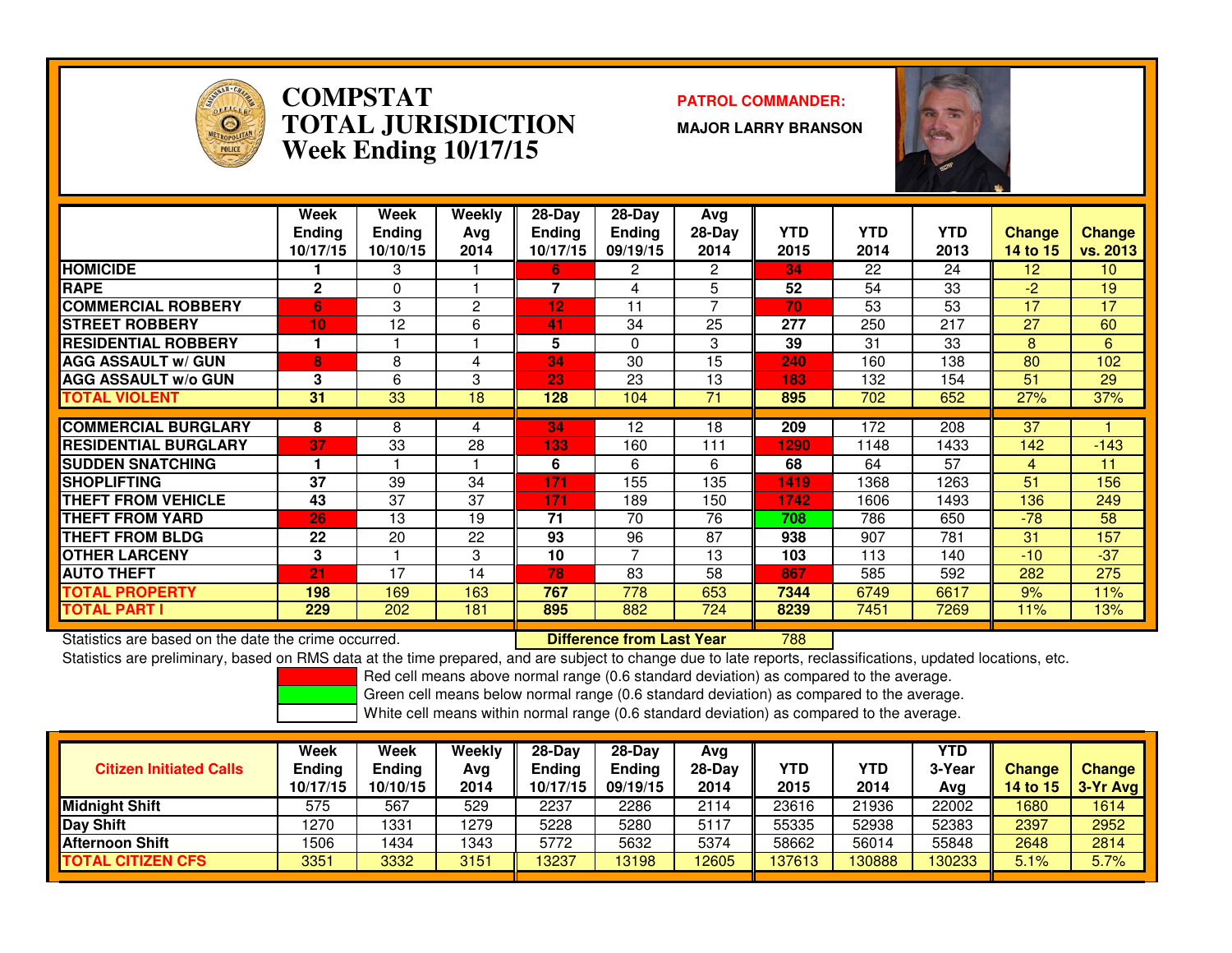

## **COMPSTAT PRECINCT COMMANDER: WEST CHATHAM PRECINCTWeek Ending 10/17/15**

**CAPT. CARL RAMEY**



|                             | Week<br><b>Ending</b> | Week<br><b>Ending</b> | <b>Weekly</b> | $28-Day$<br><b>Ending</b> | 28-Day<br>Ending | Avg<br>$28-Day$ | YTD. | <b>YTD</b> | YTD.         |                    |                           |
|-----------------------------|-----------------------|-----------------------|---------------|---------------------------|------------------|-----------------|------|------------|--------------|--------------------|---------------------------|
|                             | 10/17/15              | 10/10/15              | Avg<br>2014   | 10/17/15                  | 09/19/15         | 2014            | 2015 | 2014       | 2013         | Change<br>14 to 15 | <b>Change</b><br>vs. 2013 |
| <b>HOMICIDE</b>             |                       | 0                     | $\Omega$      |                           | $\Omega$         | 0               |      |            | $\mathbf{2}$ | $\Omega$           | $-1$                      |
| <b>RAPE</b>                 | 0                     | $\Omega$              | $\Omega$      | $\mathbf{2}$              | $\Omega$         |                 | 15   | 11         | 6            | 4                  | 9                         |
| <b>COMMERCIAL ROBBERY</b>   | u                     | 0                     | $\Omega$      |                           | $\mathbf{2}$     |                 | 13   | 7          | 6            | 6                  | $\overline{7}$            |
| <b>STREET ROBBERY</b>       |                       |                       |               | 3                         |                  | 3               | 22   | 25         | 23           | -3                 | -1                        |
| <b>RESIDENTIAL ROBBERY</b>  | $\mathbf{0}$          | $\Omega$              | $\Omega$      | 0                         | $\Omega$         |                 | 6    | 10         | 5            | $-4$               |                           |
| <b>AGG ASSAULT w/ GUN</b>   |                       |                       | $\Omega$      | $\mathbf 2$               |                  |                 | 21   | 15         | 14           | 6                  | $\overline{7}$            |
| <b>AGG ASSAULT w/o GUN</b>  |                       | 0                     | $\Omega$      | $\overline{2}$            | 3                | 2               | 34   | 14         | 26           | 20                 | 8                         |
| <b>TOTAL VIOLENT</b>        | 5                     | $\overline{2}$        | 2             | 11                        | $\overline{7}$   | 9               | 112  | 83         | 82           | 35%                | 37%                       |
| <b>COMMERCIAL BURGLARY</b>  |                       |                       |               |                           |                  |                 |      |            |              |                    |                           |
|                             | 4                     | 3                     |               | 9                         | 3                | 4               | 59   | 42         | 25           | 17                 | 34                        |
| <b>RESIDENTIAL BURGLARY</b> | 8                     | 12                    | 5             | 42                        | 35               | 21              | 272  | 217        | 242          | 55                 | 30                        |
| <b>SUDDEN SNATCHING</b>     |                       | $\Omega$              | $\Omega$      | 1                         | $\Omega$         |                 | 5    | 5          |              | $\Omega$           | $\overline{4}$            |
| <b>SHOPLIFTING</b>          | $\bf{0}$              | 3                     | 5             | 10                        | 16               | 19              | 165  | 196        | 119          | $-31$              | 46                        |
| <b>THEFT FROM VEHICLE</b>   | 7                     | 9                     | 6             | 41                        | 31               | 26              | 295  | 254        | 219          | 41                 | 76                        |
| <b>THEFT FROM YARD</b>      | $\mathbf 2$           | 3                     | 3             | 9                         | 11               | 12              | 126  | 121        | 81           | 5.                 | 45                        |
| <b>THEFT FROM BLDG</b>      | 5                     | 6                     | 3             | 20                        | 21               | 13              | 176  | 148        | 110          | 28                 | 66                        |
| <b>OTHER LARCENY</b>        | $\bf{0}$              | $\Omega$              |               |                           | $\Omega$         | 3               | 20   | 25         | 12           | $-5$               | 8                         |
| <b>AUTO THEFT</b>           | 3                     | 5                     | 3             | 24                        | 11               | 12              | 171  | 111        | 96           | 60                 | 75                        |
| <b>TOTAL PROPERTY</b>       | 30                    | 41                    | 28            | 157                       | 128              | 111             | 1289 | 1119       | 905          | 15%                | 42%                       |
| <b>TOTAL PART I</b>         | 35                    | 43                    | 30            | 168                       | 135              | 121             | 1401 | 1202       | 987          | 17%                | 42%                       |

Statistics are based on the date the crime occurred. **Difference from Last Year**  <sup>199</sup>Statistics are preliminary, based on RMS data at the time prepared, and are subject to change due to late reports, reclassifications, updated locations, etc.

Red cell means above normal range (0.6 standard deviation) as compared to the average.

Green cell means below normal range (0.6 standard deviation) as compared to the average.

| <b>Citizen Initiated Calls</b> | Week<br><b>Ending</b><br>10/17/15 | Week<br><b>Ending</b><br>10/10/15 | Weekly<br>Avg<br>2014 | $28-Dav$<br>Ending<br>10/17/15 | 28-Day<br><b>Ending</b><br>09/19/15 | Avg<br>$28$ -Day<br>2014 | YTD<br>2015 | YTD<br>2014 | YTD<br>3-Year<br>Avg | Change<br>14 to 15 | <b>Change</b><br>$3-Yr$ Avg |
|--------------------------------|-----------------------------------|-----------------------------------|-----------------------|--------------------------------|-------------------------------------|--------------------------|-------------|-------------|----------------------|--------------------|-----------------------------|
| <b>Midnight Shift</b>          | 124                               | 109                               | 107                   | 448                            | 443                                 | 429                      | 4674        | 4362        | 4355                 | 312                | 319                         |
| <b>Day Shift</b>               | 248                               | 309                               | 264                   | 1110                           | 1071                                | 1055                     | 11667       | 10826       | 10840                | 841                | 827                         |
| Afternoon Shift                | 305                               | 288                               | 279                   | 157                            | 161                                 | 1115                     | 12162       | 1664        | 11543                | 498                | 619                         |
| <b>TOTAL CITIZEN CFS</b>       | 677                               | 677                               | 650                   | 2715                           | 2675                                | 2599                     | 28503       | 26852       | 26738                | 6.1%               | 6.6%                        |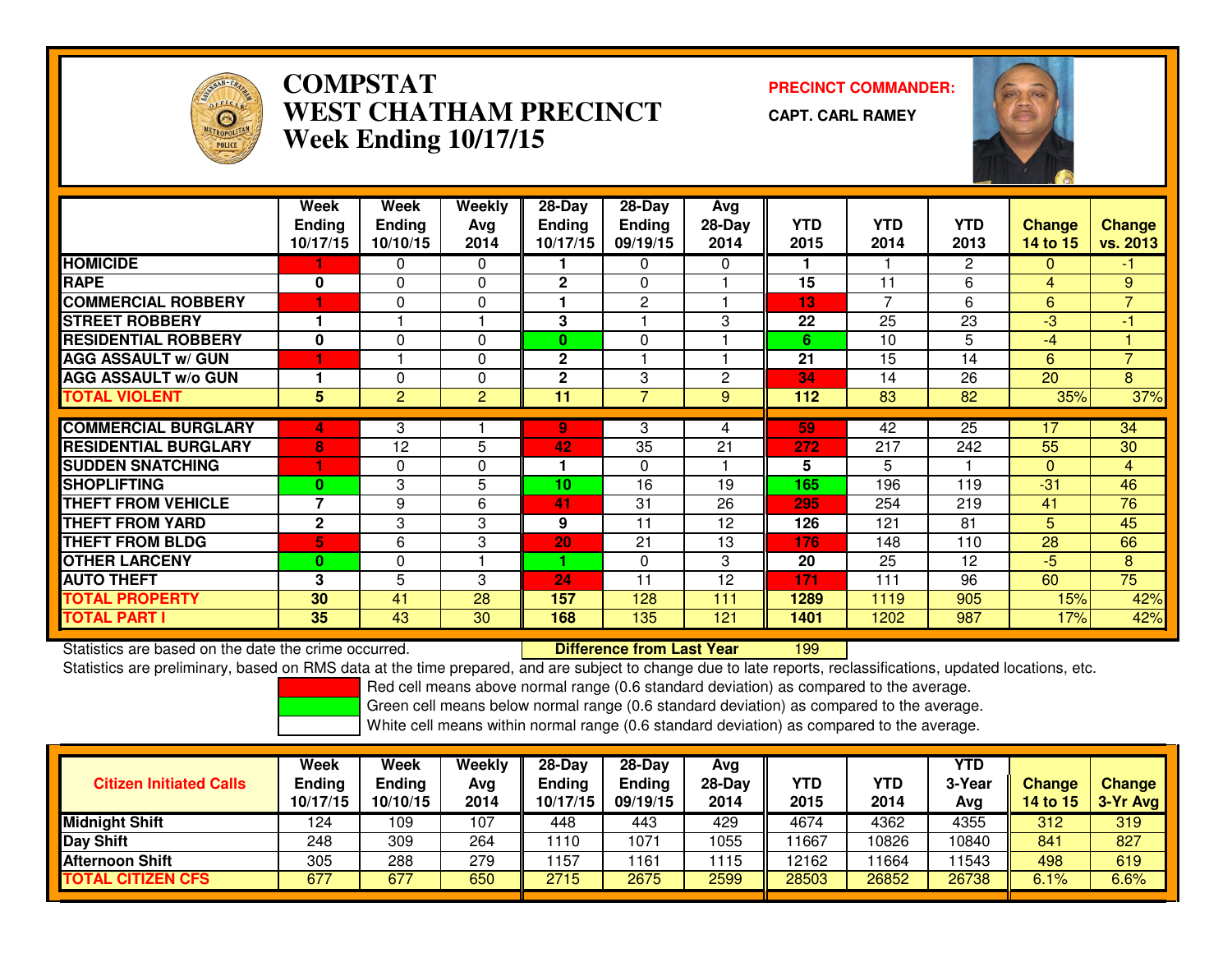

## **COMPSTAT PRECINCT COMMANDER: DOWNTOWN PRECINCTWeek Ending 10/17/15**

**CAPT. Ben Herron**



|                             | Week          | <b>Week</b>    | <b>Weekly</b>  | 28-Day       | 28-Day          | <b>Avg</b>     |      |              |                |                |                |
|-----------------------------|---------------|----------------|----------------|--------------|-----------------|----------------|------|--------------|----------------|----------------|----------------|
|                             | <b>Ending</b> | <b>Ending</b>  | Avg            | Endina       | <b>Ending</b>   | $28-Day$       | YTD  | <b>YTD</b>   | <b>YTD</b>     | <b>Change</b>  | <b>Change</b>  |
|                             | 10/17/15      | 10/10/15       | 2014           | 10/17/15     | 09/19/15        | 2014           | 2015 | 2014         | 2013           | 14 to 15       | vs. 2013       |
| <b>HOMICIDE</b>             | 0             | 0              | $\Omega$       | 0            | $\overline{2}$  |                | 5    | 3            | 8              | $\overline{2}$ | $-3$           |
| <b>RAPE</b>                 | 0             | $\Omega$       | $\Omega$       | $\mathbf{2}$ | $\overline{2}$  |                | 12   | 11           | $\overline{7}$ |                | 5              |
| <b>COMMERCIAL ROBBERY</b>   |               | $\Omega$       | $\Omega$       |              | 4               |                | 10   | 6            | 9              | 4              |                |
| <b>STREET ROBBERY</b>       | 5.            | 5              | 2              | 14           | 12              |                | 95   | 64           | 81             | 31             | 14             |
| <b>RESIDENTIAL ROBBERY</b>  | $\mathbf{0}$  | $\Omega$       | $\Omega$       | 0            | $\Omega$        | $\Omega$       | 6    | $\mathbf{2}$ | 7              | 4              | -1             |
| <b>AGG ASSAULT w/ GUN</b>   | 3             | 2              |                | 12           | 5               | 3              | 47   | 31           | 32             | 16             | 15             |
| <b>AGG ASSAULT w/o GUN</b>  | 0             | $\overline{c}$ |                | 6            | 5               | 3              | 38   | 33           | 35             | 5              | 3 <sup>1</sup> |
| <b>TOTAL VIOLENT</b>        | 9             | 9              | $\overline{4}$ | 35           | $\overline{30}$ | 16             | 213  | 150          | 179            | 42%            | 19%            |
| <b>COMMERCIAL BURGLARY</b>  | 0             | $\mathbf{2}$   |                | 3            | 2               | 3              | 24   | 35           | 27             | $-11$          | $-3$           |
| <b>RESIDENTIAL BURGLARY</b> | $\mathbf{2}$  | 2              | 3              | 9            | 12              | 11             | 114  | 102          | 131            | 12             | $-17$          |
| <b>SUDDEN SNATCHING</b>     | $\bf{0}$      | $\Omega$       |                | $\mathbf{2}$ | 2               | 2              | 30   | 26           | 29             | 4              |                |
| <b>SHOPLIFTING</b>          | 5             | 8              | 4              | 24           | 30              | 18             | 211  | 179          | 170            | 32             | 41             |
| <b>THEFT FROM VEHICLE</b>   | 10            | 10             | 9              | 34           | 35              | 36             | 325  | 420          | 297            | $-95$          | 28             |
| <b>THEFT FROM YARD</b>      | 8             | 4              | 5              | 25           | 24              | 21             | 186  | 215          | 194            | $-29$          | $-8$           |
| <b>THEFT FROM BLDG</b>      | 5             | 5              | 5              | 18           | 23              | 21             | 175  | 205          | 149            | $-30$          | 26             |
| <b>OTHER LARCENY</b>        | $\bf{0}$      | $\Omega$       |                |              |                 | $\overline{c}$ | 16   | 21           | 35             | $-5$           | $-19$          |
| <b>AUTO THEFT</b>           | 4             | 3              | 3              | 12           | 18              | 11             | 163  | 118          | 102            | 45             | 61             |
| <b>TOTAL PROPERTY</b>       | 34            | 34             | 31             | 128          | 147             | 125            | 1244 | 1321         | 1134           | $-6%$          | 10%            |
| <b>TOTAL PART I</b>         | 43            | 43             | 35             | 163          | 177             | 141            | 1457 | 1471         | 1313           | $-1\%$         | 11%            |

Statistics are based on the date the crime occurred. **Difference from Last Year**  -14Statistics are preliminary, based on RMS data at the time prepared, and are subject to change due to late reports, reclassifications, updated locations, etc.

Red cell means above normal range (0.6 standard deviation) as compared to the average.

Green cell means below normal range (0.6 standard deviation) as compared to the average.

| <b>Citizen Initiated Calls</b> | Week<br><b>Ending</b><br>10/17/15 | Week<br><b>Ending</b><br>10/10/15 | Weekly<br>Avg<br>2014 | $28-Dav$<br>Ending<br>10/17/15 | $28-Dav$<br><b>Ending</b><br>09/19/15 | Avg<br>28-Dav<br>2014 | YTD<br>2015 | <b>YTD</b><br>2014 | YTD<br>3-Year<br>Avg | Change<br>14 to 15 | <b>Change</b><br>3-Yr Avg |
|--------------------------------|-----------------------------------|-----------------------------------|-----------------------|--------------------------------|---------------------------------------|-----------------------|-------------|--------------------|----------------------|--------------------|---------------------------|
| <b>Midnight Shift</b>          | 16                                | 139                               | 114                   | 527                            | 469                                   | 457                   | 5056        | 4813               | 4797                 | 243                | 259                       |
| <b>Day Shift</b>               | 233                               | 245                               | 223                   | 958                            | 891                                   | 891                   | 9885        | 9219               | 9252                 | 666                | 633                       |
| <b>Afternoon Shift</b>         | 265                               | 276                               | 244                   | 040                            | 1023                                  | 976                   | 10678       | 10226              | 10143                | 452                | 535                       |
| <b>TOTAL CITIZEN CFS</b>       | 614                               | 660                               | 581                   | 2525                           | 2383                                  | 2324                  | 25619       | 24258              | 24192                | $5.6\%$            | 5.9%                      |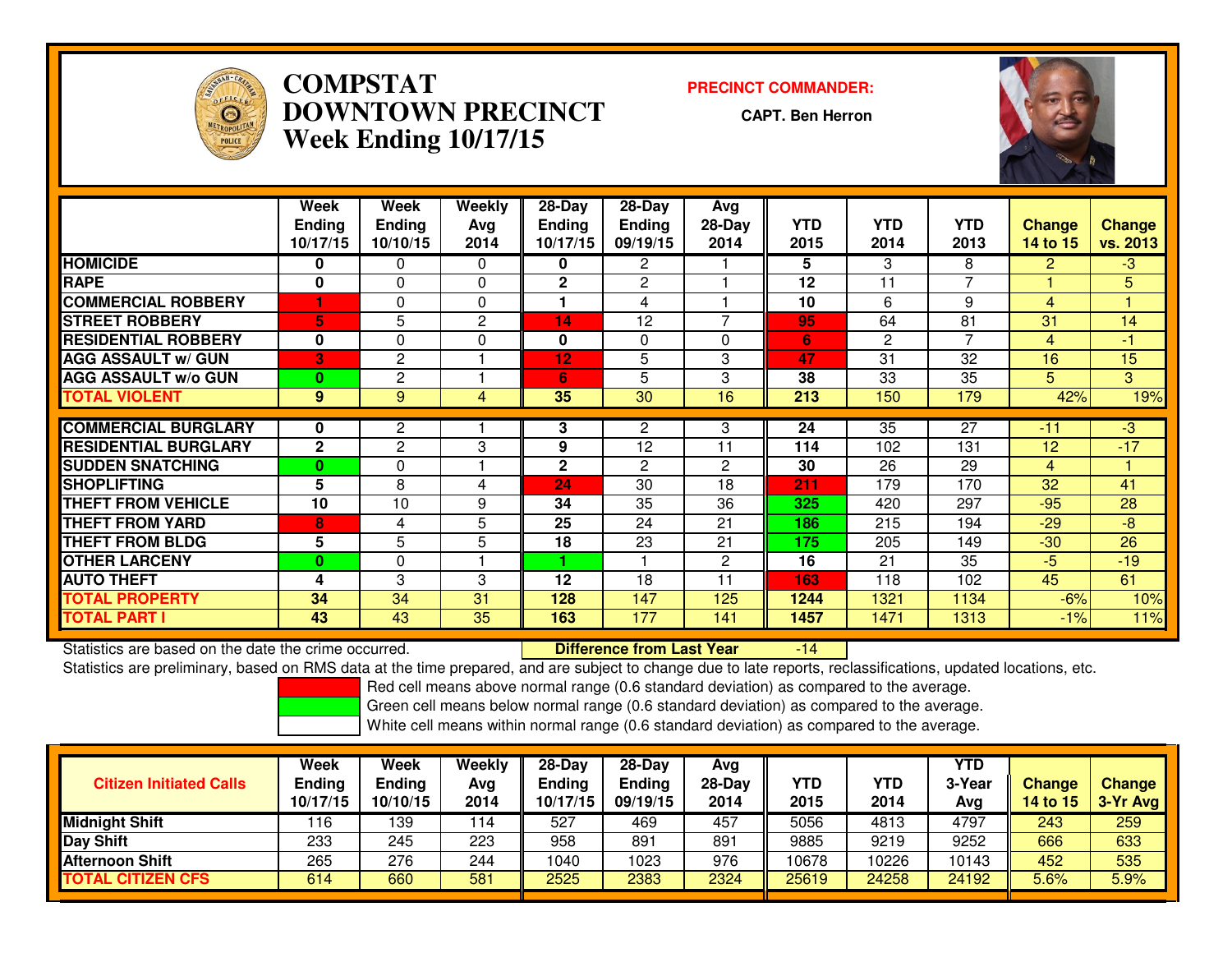

# **COMPSTATCENTRAL PRECINCT Week Ending 10/17/15**

**PRECINCT COMMANDER:**



|                             | Week                     | Week          | Weekly         | 28-Day        | 28-Day         | Avg          |            |                  |            |               |               |
|-----------------------------|--------------------------|---------------|----------------|---------------|----------------|--------------|------------|------------------|------------|---------------|---------------|
|                             | <b>Ending</b>            | <b>Ending</b> | Avg            | <b>Ending</b> | <b>Ending</b>  | $28-Day$     | <b>YTD</b> | <b>YTD</b>       | <b>YTD</b> | <b>Change</b> | <b>Change</b> |
|                             | 10/17/15                 | 10/10/15      | 2014           | 10/17/15      | 09/19/15       | 2014         | 2015       | 2014             | 2013       | 14 to 15      | vs. 2013      |
| <b>HOMICIDE</b>             | $\bf{0}$                 | $\mathbf{2}$  | $\Omega$       | $\mathbf{2}$  | $\mathbf{0}$   |              | 12         | 11               | 9          |               | 3             |
| <b>RAPE</b>                 | $\bf{0}$                 | $\Omega$      | 0              |               |                |              | 8          | 11               | 5          | $-3$          | 3             |
| <b>COMMERCIAL ROBBERY</b>   |                          |               | $\Omega$       | 3             |                |              | 11         | 12               | 11         | -1            | $\Omega$      |
| <b>ISTREET ROBBERY</b>      | 3.                       | 4             | 2              | 13            | 6              | 8            | 75         | 82               | 54         | -7            | 21            |
| <b>RESIDENTIAL ROBBERY</b>  | $\mathbf{0}$             | $\Omega$      | $\Omega$       | 1             | $\Omega$       | 0            | 7          | 3                | 5          | 4             | 2             |
| <b>AGG ASSAULT w/ GUN</b>   | $\overline{2}$           | 0             | 2              | 9             | 14             | 6            | 86         | 66               | 44         | 20            | 42            |
| <b>AGG ASSAULT w/o GUN</b>  | 0                        |               |                | 4             | 8              | 3            | 45         | 37               | 46         | 8             | $-1$          |
| <b>TOTAL VIOLENT</b>        | $6^{\circ}$              | 8             | 5              | 33            | 30             | 21           | 244        | $\overline{222}$ | 174        | 10%           | 40%           |
|                             |                          |               |                |               |                |              |            |                  |            |               |               |
| <b>COMMERCIAL BURGLARY</b>  |                          | 0             |                | 5             | 2              | 4            | 55         | 34               | 75         | 21            | $-20$         |
| <b>RESIDENTIAL BURGLARY</b> | $\overline{\phantom{a}}$ | 3             | 9              | 18            | 36             | 34           | 338        | 357              | 356        | $-19$         | $-18$         |
| <b>SUDDEN SNATCHING</b>     | $\mathbf{0}$             |               | $\Omega$       | $\mathbf 2$   | $\overline{c}$ |              | 11         | 13               | 11         | $-2$          | $\mathbf{0}$  |
| <b>ISHOPLIFTING</b>         | $\mathbf{2}$             |               | $\overline{2}$ | 15            | 5              | 8            | 77         | 78               | 78         | -1            | -1            |
| <b>THEFT FROM VEHICLE</b>   | 10                       | 10            | 9              | 44            | 47             | 36           | 487        | 380              | 377        | 107           | 110           |
| <b>THEFT FROM YARD</b>      | 6                        | 6             | 5              | 19            | 18             | 20           | 161        | 213              | 178        | $-52$         | $-17$         |
| <b>THEFT FROM BLDG</b>      | 3                        | $\Omega$      | 4              | 11            | 14             | 18           | 178        | 191              | 162        | $-13$         | 16            |
| <b>OTHER LARCENY</b>        | $\overline{2}$           |               |                | 6             | 3              | $\mathbf{2}$ | 31         | 16               | 26         | 15            | 5             |
| <b>AUTO THEFT</b>           |                          | 4             | 4              | 10            | 18             | 17           | 221        | 182              | 182        | 39            | 39            |
| <b>TOTAL PROPERTY</b>       | 32                       | 26            | 35             | 130           | 145            | 141          | 1559       | 1464             | 1445       | 6%            | 8%            |
| <b>TOTAL PART I</b>         | 38                       | 34            | 40             | 163           | 175            | 162          | 1803       | 1686             | 1619       | 7%            | 11%           |

Statistics are based on the date the crime occurred. **Difference from Last Year** 

<sup>117</sup>

Statistics are preliminary, based on RMS data at the time prepared, and are subject to change due to late reports, reclassifications, updated locations, etc.

Red cell means above normal range (0.6 standard deviation) as compared to the average.

Green cell means below normal range (0.6 standard deviation) as compared to the average.

| <b>Citizen Initiated Calls</b> | Week<br><b>Ending</b><br>10/17/15 | Week<br>Ending<br>10/10/15 | Weekly<br>Avg<br>2014 | $28-Dav$<br><b>Ending</b><br>10/17/15 | $28-Dav$<br><b>Ending</b><br>09/19/15 | Ava<br>$28-Day$<br>2014 | YTD<br>2015 | YTD<br>2014 | YTD<br>3-Year<br>Avg | <b>Change</b><br>14 to 15 | <b>Change</b><br>3-Yr Avg |
|--------------------------------|-----------------------------------|----------------------------|-----------------------|---------------------------------------|---------------------------------------|-------------------------|-------------|-------------|----------------------|---------------------------|---------------------------|
| Midnight Shift                 | 102                               | 133                        | 116                   | 470                                   | 522                                   | 463                     | 5252        | 4801        | 4826                 | 451                       | 426                       |
| Day Shift                      | 266                               | 275                        | 268                   | 1095                                  | 098                                   | 1074                    | 11370       | .1157       | 10642                | 213                       | 728                       |
| Afternoon Shift                | 308                               | 291                        | 274                   | 1208                                  | 179                                   | 1098                    | 12277       | 1400        | 11574                | 877                       | 703                       |
| TOTAL CITIZEN CFS              | 676                               | 699                        | 659                   | 2773                                  | 2799                                  | 2635                    | 28899       | 27358       | 27042                | 5.6%                      | 6.9%                      |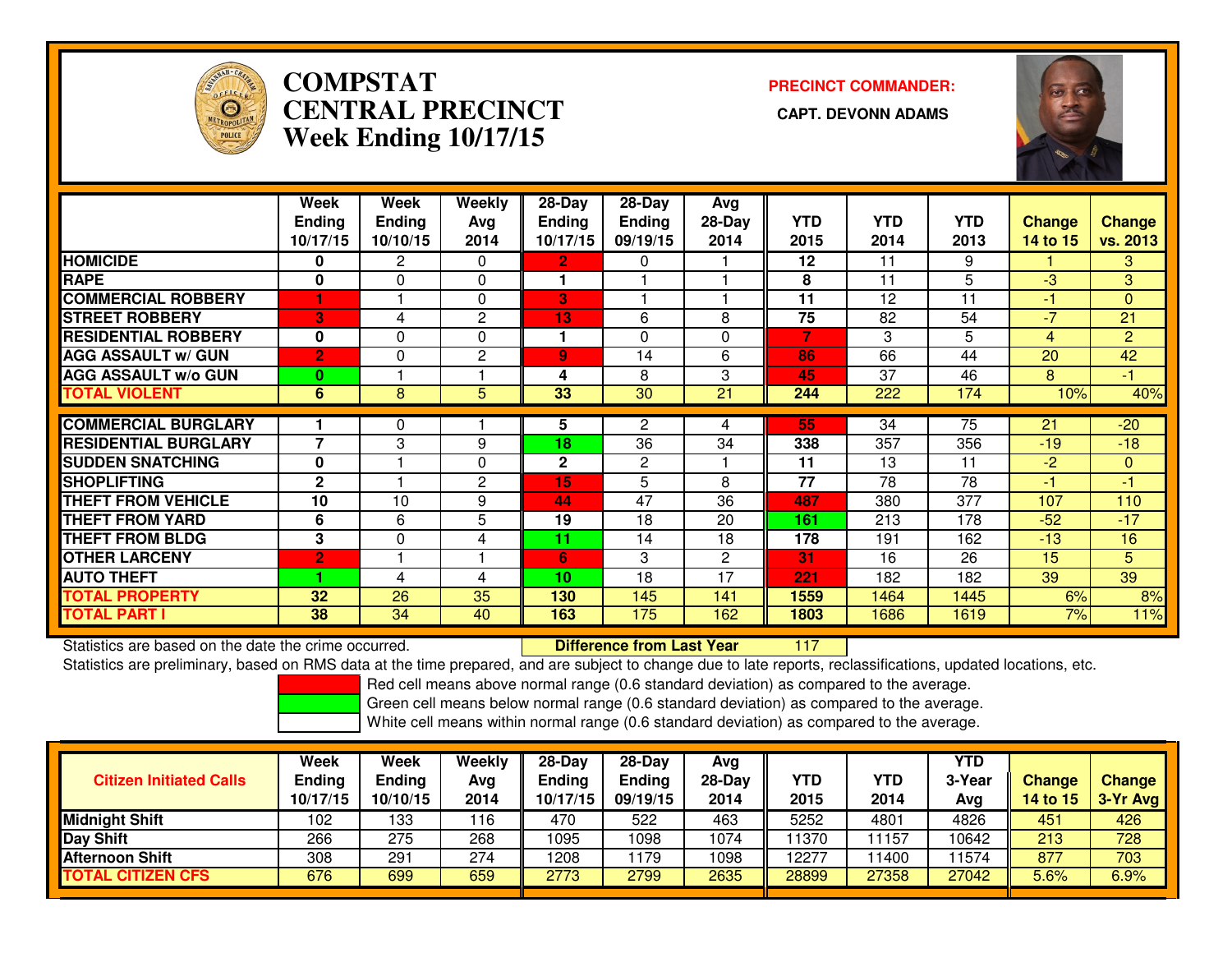

#### **COMPSTAT PRECINCT COMMANDER: SOUTHSIDE PRECINCT CAPT. TERRY SHOOPWeek Ending 10/17/15**



|                             | Week<br><b>Ending</b><br>10/17/15 | Week<br><b>Ending</b><br>10/10/15 | Weekly<br>Avg<br>2014 | $28-Day$<br>Ending<br>10/17/15 | $28-Day$<br><b>Ending</b><br>09/19/15 | Avg<br>28-Day<br>2014 | <b>YTD</b><br>2015 | <b>YTD</b><br>2014 | <b>YTD</b><br>2013 | <b>Change</b><br>14 to 15 | <b>Change</b><br>vs. 2013 |
|-----------------------------|-----------------------------------|-----------------------------------|-----------------------|--------------------------------|---------------------------------------|-----------------------|--------------------|--------------------|--------------------|---------------------------|---------------------------|
| <b>HOMICIDE</b>             | 0                                 |                                   | 0                     | 2                              | 0                                     | 0                     | 6.                 | 2                  | 3                  | 4                         | 3.                        |
| <b>RAPE</b>                 |                                   | 0                                 | 0                     |                                | $\Omega$                              |                       | 7                  |                    | 7                  | 0                         | 0                         |
| <b>COMMERCIAL ROBBERY</b>   |                                   | 2                                 |                       | 4                              | $\Omega$                              | 3                     | 11                 | 17                 | 16                 | $-6$                      | $-5$                      |
| <b>STREET ROBBERY</b>       | 1                                 | $\Omega$                          | ٠                     | $\mathbf{2}$                   | 5                                     | 4                     | 36                 | 46                 | 25                 | $-10$                     | 11                        |
| <b>RESIDENTIAL ROBBERY</b>  |                                   | $\Omega$                          | 0                     | 3                              | $\Omega$                              |                       | 13                 | 10                 | 7                  | 3                         | 6                         |
| <b>AGG ASSAULT w/ GUN</b>   | $\mathbf 0$                       | $\Omega$                          | 0                     | $\overline{2}$                 | 6                                     |                       | 25                 | 11                 | 12                 | 14                        | 13                        |
| <b>AGG ASSAULT w/o GUN</b>  | 0                                 | 3                                 | 0                     | 4                              | 3                                     | $\overline{2}$        | 25                 | 16                 | 24                 | 9                         |                           |
| <b>TOTAL VIOLENT</b>        | 4                                 | 6                                 | 3                     | 18                             | 14                                    | 11                    | 123                | 109                | 94                 | 13%                       | 31%                       |
| <b>COMMERCIAL BURGLARY</b>  |                                   |                                   |                       | 9                              | 5                                     | 3                     | 46                 | 29                 | 46                 | 17                        | $\Omega$                  |
| <b>RESIDENTIAL BURGLARY</b> | 6                                 | 3                                 | 5                     | 17                             | 28                                    | 18                    | 253                | 185                | 320                | 68                        | $-67$                     |
| <b>SUDDEN SNATCHING</b>     | $\mathbf 0$                       | $\Omega$                          | 0                     | 0                              |                                       |                       | 12                 | 10                 | 9                  | $\overline{2}$            | 3                         |
| <b>ISHOPLIFTING</b>         | 15                                | 14                                | 13                    | 74                             | 59                                    | 51                    | 580                | 528                | 582                | 52                        | $-2$                      |
| <b>THEFT FROM VEHICLE</b>   | 9                                 | 2                                 | 7                     | 25                             | 40                                    | 27                    | 335                | 297                | 288                | 38                        | 47                        |
| <b>THEFT FROM YARD</b>      | 4                                 | $\Omega$                          | 2                     | 7                              | 7                                     | 9                     | 98                 | 95                 | 89                 | 3.                        | 9                         |
| <b>THEFT FROM BLDG</b>      | 7                                 | 2                                 | 4                     | 21                             | 22                                    | 17                    | 209                | 177                | 202                | 32                        | $\overline{7}$            |
| <b>OTHER LARCENY</b>        | 0                                 | $\Omega$                          | ٠                     |                                | 2                                     | $\overline{2}$        | 18                 | 25                 | 37                 | $-7$                      | $-19$                     |
| <b>AUTO THEFT</b>           | 3                                 | 4                                 | 2                     | 15                             | 20                                    | 8                     | 163                | 75                 | 93                 | 88                        | 70                        |
| <b>TOTAL PROPERTY</b>       | 45                                | 26                                | 34                    | 169                            | 184                                   | 136                   | 1714               | 1421               | 1666               | 21%                       | 3%                        |
| <b>TOTAL PART I</b>         | 49                                | 32                                | 37                    | 187                            | 198                                   | 148                   | 1837               | 1530               | 1760               | 20%                       | 4%                        |

Statistics are based on the date the crime occurred. **Difference from Last Year** 

<sup>307</sup>

Statistics are preliminary, based on RMS data at the time prepared, and are subject to change due to late reports, reclassifications, updated locations, etc.

Red cell means above normal range (0.6 standard deviation) as compared to the average.

Green cell means below normal range (0.6 standard deviation) as compared to the average.

| <b>Citizen Initiated Calls</b> | <b>Week</b><br><b>Ending</b><br>10/17/15 | <b>Week</b><br><b>Ending</b><br>10/10/15 | Weekly<br>Avg<br>2014 | $28-Dav$<br><b>Ending</b><br>10/17/15 | $28-Dav$<br><b>Ending</b><br>09/19/15 | Ava<br>28-Dav<br>2014 | YTD<br>2015 | YTD<br>2014 | YTD<br>3-Year<br>Ava | <b>Change</b><br><b>14 to 15</b> | <b>Change</b><br>3-Yr Avg |
|--------------------------------|------------------------------------------|------------------------------------------|-----------------------|---------------------------------------|---------------------------------------|-----------------------|-------------|-------------|----------------------|----------------------------------|---------------------------|
| <b>Midnight Shift</b>          | 112                                      | 89                                       | 91                    | 375                                   | 415                                   | 363                   | 4182        | 3765        | 3822                 | 417                              | 360                       |
| <b>Day Shift</b>               | 282                                      | 254                                      | 259                   | 1041                                  | 1122                                  | 1038                  | 11437       | 0766        | 10642                | 671                              | 795                       |
| <b>Afternoon Shift</b>         | 292                                      | 281                                      | 259                   | 106                                   | 1068                                  | 1034                  | 11229       | 10706       | 10649                | 523                              | 580                       |
| <b>TOTAL CITIZEN CFS</b>       | 686                                      | 624                                      | 609                   | 2522                                  | 2605                                  | 2435                  | 26848       | 25237       | 25113                | 6.4%                             | 6.9%                      |